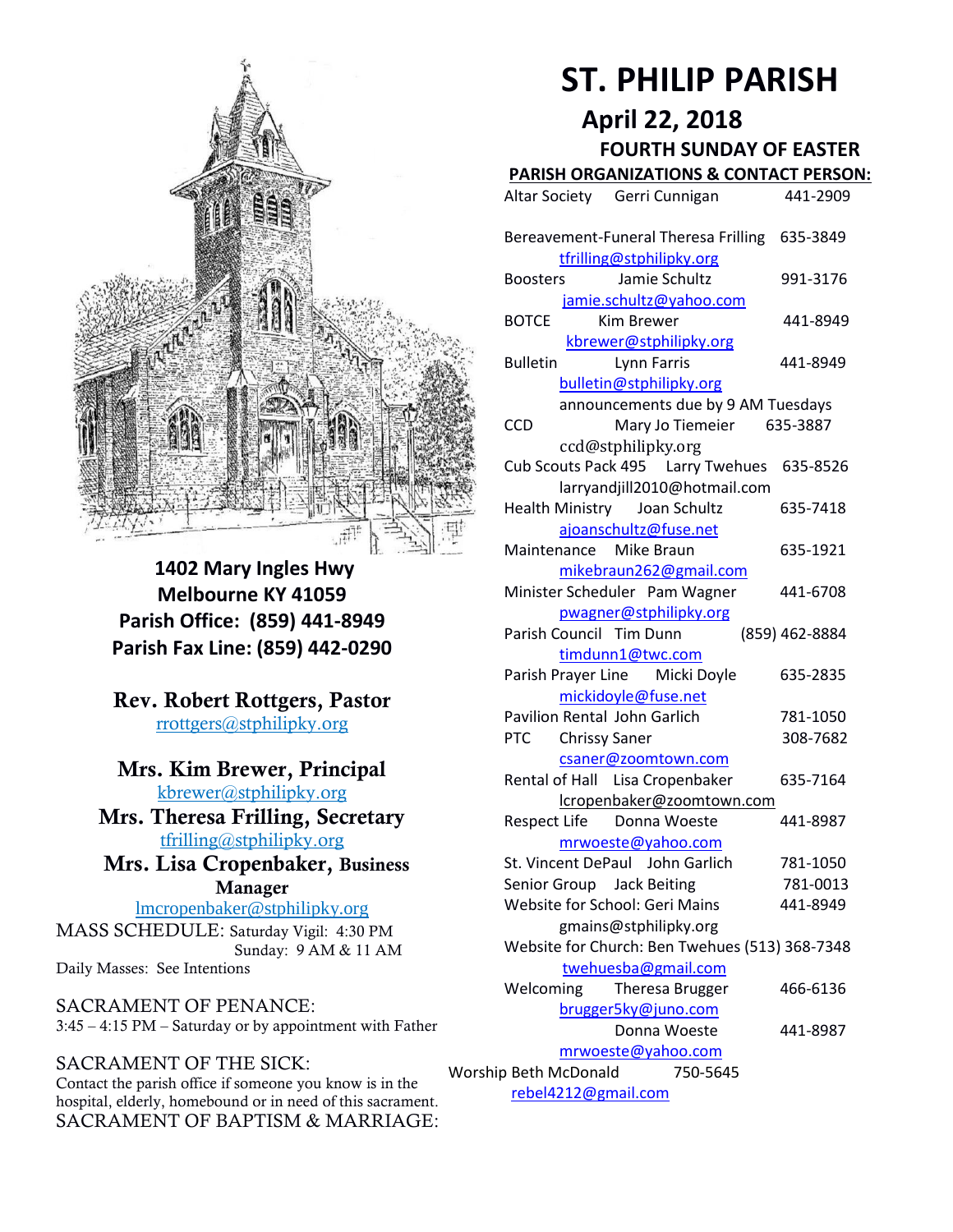### **MASS INTENTIONS:**

**Saturday, April 21** 4:30 PM Leo &Ginger Terhaar

# **Sunday, April 22**

Jack Fessler 11:00 AM Carl & Martha Sandfoss

**Tuesday, April 24**

7:00 PM Ruby White

**Wednesday, April 25** 8:30 AM Wanda & Harry Kuddes

**Friday, April 27** 8:30 AM Special Intention (S&J)

#### **Saturday, April 28**

4:30 PM Dolores Fay Farris 6:00 PM Living & Deceased of St. Philip

#### **Sunday, April 29**

9:00 AM Deceased Members of Gerhardstein Family 11:00 AM Special Intention (LM)

## **STEWARDSHIP**

**Collection from April 8th:** \$4,952.00 Utility: \$750.00 Endowment: \$25.00 International Needs: \$20.00 Easter: \$305.00 **Collection from April 15th:** \$4,782.00 Utility: \$180.00 Endowment: \$260.00 Norbert Frilling Fund: \$145.00 Capital Campaign: \$1,000.00 International Needs: \$10.00 THANK YOU FOR YOUR GENEROSITY!

#### *OTHERS FIRST –* **APRIL:**

Just a reminder - St. John's Food Pantry - toilet paper, paper towels, and diapers.

#### **DPAA 2018:**

If you haven't had time to donate yet, don't worry! There's still time! You can pick up an envelope in either entrance of church and fill out or simply put in the collection basket and mark it for DPAA 2018. Thank you for your continued generosity.

#### **ST. PHILIP FEAST DAY:**

Join us for Mass at 7:00 p.m. on Thursday, May 3<sup>rd</sup>.

### **ALTAR SOCIETY MEMBERS:**

Our next meeting will be Thursday, April 26<sup>th</sup> at 7:00 p.m. in the parish center.

#### **ST. VINCENT DePAUL MEMBERS:**

Our next meeting will be Thursday, April 26<sup>th</sup> at 7:00 p.m. in the school library. Please try to join us.

## **ALTAR FLOWERS:**

The flowers are in memory of Don and Marian Leisz.

#### **YARD SALE TO BENEFIT HOSEA HOUSE:**

Our annual yard sale has been changed to Saturday, **April 28th from 8:00 a.m. until 2:00 p.m.** in the parish center parking lot. The money raised will be used to purchase food so we can make the dinners at Hosea House. Please support this event in any way you can. We will need your help with donations – household goods, clothing, miscellaneous items, toys (no large appliances or mattresses). Our parish conference room will be open Friday, April  $27<sup>th</sup>$  from 9:00 a.m. - 6:00 p.m. to accept your donations. Also, we need help marking the prices on items on the  $27<sup>th</sup>$ . And, of course, will can also use help the day of the sale. Please call or text Theresa Brugger (859.466.6136) for more information or to schedule a time for helping. It's a good time to "spring clean" those closets and bring us your unwanted "treasures". Thank you!

## *CONCERT AT ST. JOE, COLD SPRING:*

The Bluegrass Opera is proud to celebrate the Easter season with a moving musical performance! King of Glory is an uplifting work that tells the story of the passion and resurrection of Jesus Christ. The performance will be using lush, colorful harmonies and melodies that listeners will be humming long after the performance ends. It weaves together a variety of musical styles from classical choral to contemporary song and even a touch of gospel. This performance is free to the public. Please join us on Sunday, April  $29<sup>th</sup>$  at 3:00 p.m.

#### **PRAISE & WORSHIP MASS:**

Father Bob will have a Praise & Worship Mass at 6:00 p.m. on Saturday, April 28<sup>th</sup>.

#### **THANK YOU NOTE:**

To the parishioners of St. Philip: Our heartfelt thanks for all the cards, visits and phone calls during Mom's illness. They greatly brightened her days. To the Bereavement Committee, our sincere gratitude for the help and care you gave us during Mom's funeral. You greatly lightened our burden. It is a true example of a Christian heart to give so generously. All of your acts of kindness will be remembered forever.

The Wright & Kinsella Families